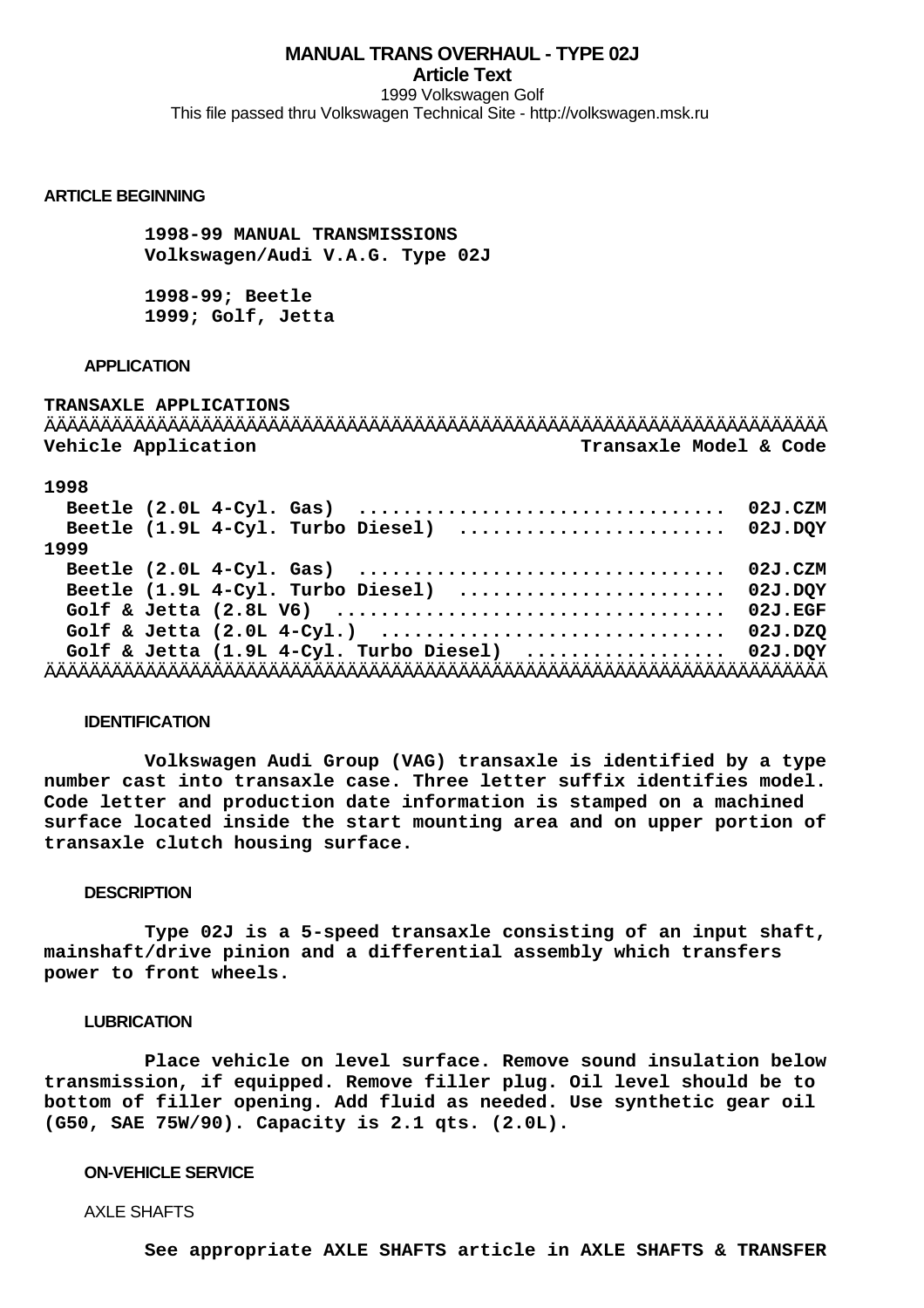**CASES.**

## **TROUBLE SHOOTING**

 **See GENERAL TROUBLE SHOOTING article.**

## **REMOVAL & INSTALLATION**

 **See appropriate MANUAL TRANSMISSION REMOVAL article in MANUAL TRANSMISSION SERVICING.**

#### **TRANSAXLE DISASSEMBLY**

 **1) Mount transmission on Repair Stand (VW 309 and 353). Drain transmission oil. Remove clutch release lever and bearing. Remove guide sleeve. Remove transmission housing cover. Remove 5th gear selector fork bolts and remove fork. Use selector lever to select 5th gear and then 1st gear to lock input and output shafts. Then, remove synchronizer hub bolt and 5th gear bolt.**

 **2) Remove operating sleeve. Use Puller "A" (Kukko 20/10 or Matra V/170) and hex bolt M10x20 "B" to remove 5th gear synchronizer hub with needle roller bearing. Use same puller assembly to remove 5th gear.**

**NOTE: Apply heat, with heat gun, to assist removal of 5th gear.**

 **3) Remove both flange shafts, along with springs, thrust washers and tapered rings. Remove both reverse shaft support bracket bolts. See Fig. 1. Place selector shaft in neutral position, then remove retaining bolts and pull selector shaft out of transmission housing. Remove cover plate near underside pivot pins, then remove pivot pins.**

 **4) Remove pivot pins from top side of transmission. Remove transmission housing-to-clutch housing bolts at differential. Remove clutch housing-to-transmission housing bolts "A" from inside clutch housing (do not remove 4 output shaft bearing support bolts "B"). See Fig. 2. Remove transmission housing.**

 **5) Remove selector forks and rails "A". Remove reverse gear selector mechanism bolt "B". See Fig. 3. Remove nuts for output shaft bearing support. Remove reverse gear, input shaft and output shaft from clutch housing, in that order. Remove differential.**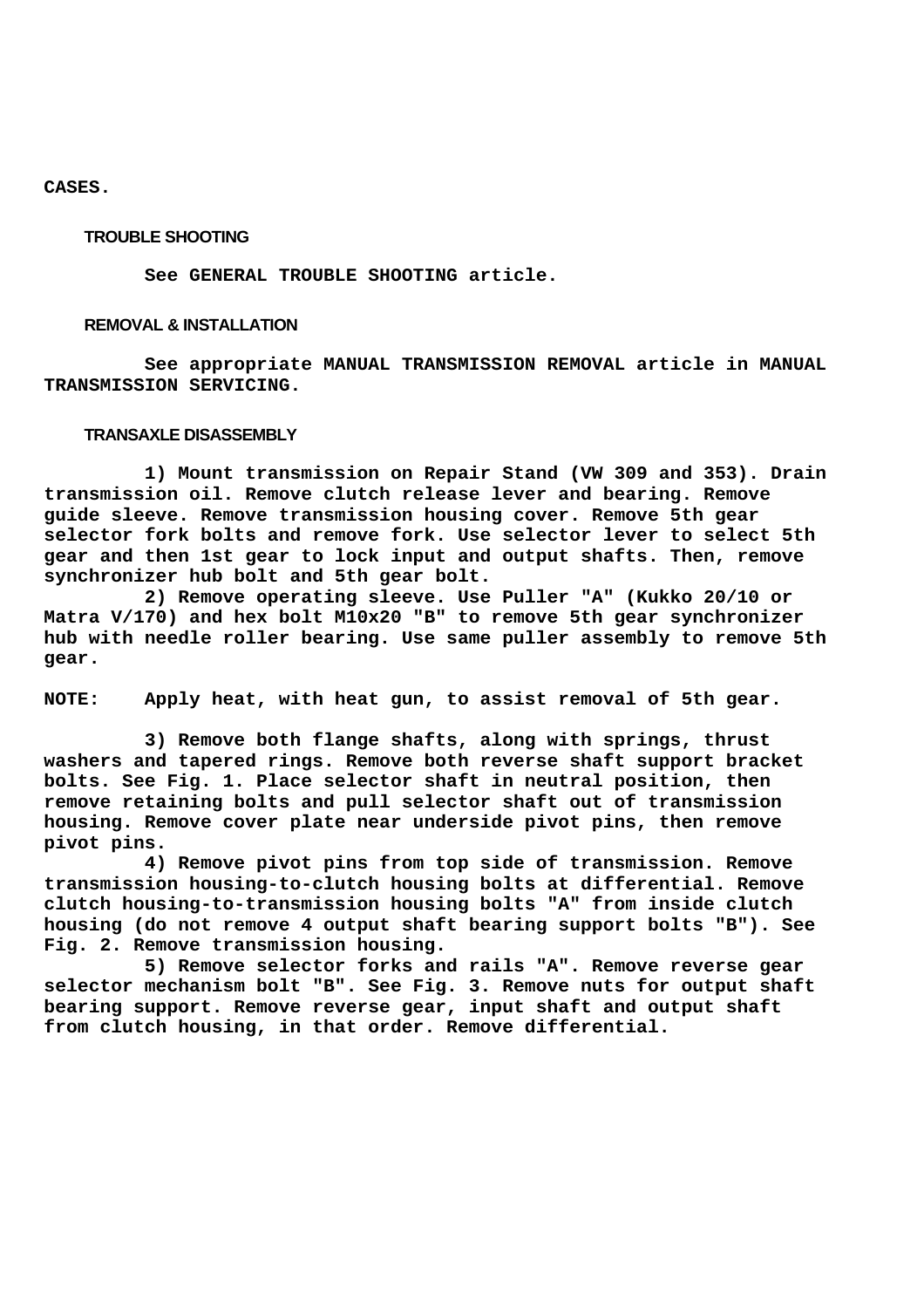

**Fig. 1: Location Of Reverse Shaft Support Bracket Bolts Courtesy of Volkswagen United States, Inc.**



**Fig. 2: Removing Clutch Housing-To-Transmission Housing Bolts Courtesy of Volkswagen United States, Inc.**



**Fig. 3: Removing Selector Forks & Reverse Gear Selector Mechanism Bolt**

**Courtesy of Volkswagen United States, Inc.**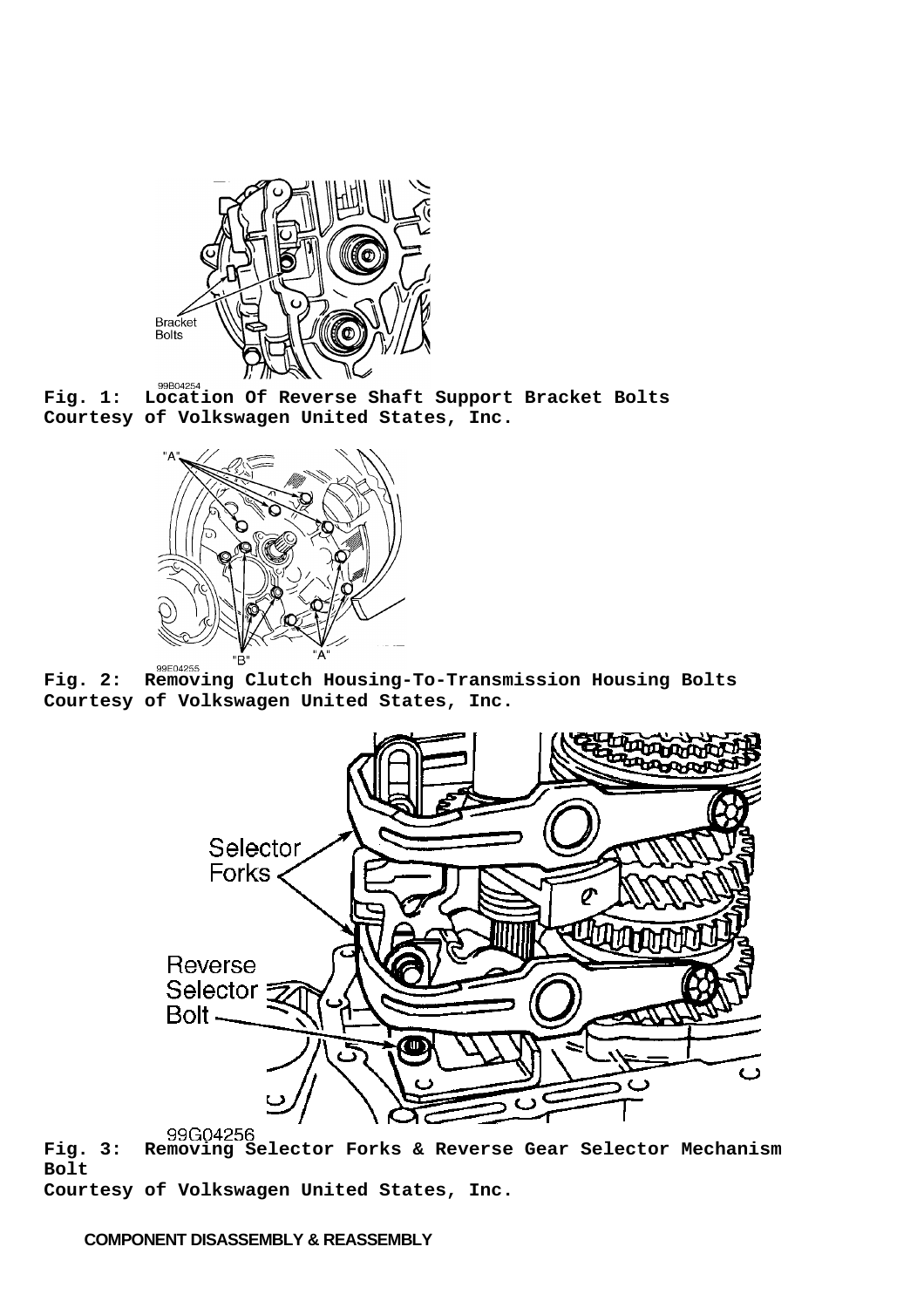## TRANSMISSION HOUSING COVER & 5TH GEAR ASSEMBLY

#### **Disassembly**

 **Drain transmission fluid. Remove transmission cover bolts and remove cover. Remove Torx socket-head bolt from 5th gear and remove washer. Remove pivot pin-to-transmission housing socket-head bolt, then remove 5th gear selector fork. Remove 5th gear operating sleeve, then remove synchronizer hub with 5th gear and synchronizer ring. Remove springs and disassemble unit. Note position of locking pieces. Remove needle roller bearing, if necessary. Remove 5th gear. See Fig. 4.**

#### **Reassembly**

 **Install 5th gear should groove around circumference of gear faces toward transmission housing. Install needle bearing. Assemble 5th gear synchronizer ring, hub and operating sleeve with thin extension of locking pieces facing outward, pointed teeth "A" of sleeve and shoulder "B" of hub facing in same direction. Be sure recesses for locking pieces in sleeve and in hub are aligned. Set angled end of spring directly behind locking pieces and offset springs by 120**ø **and beneath lug "C". See Fig. 5.**



**Courtesy of Volkswagen United States, Inc.**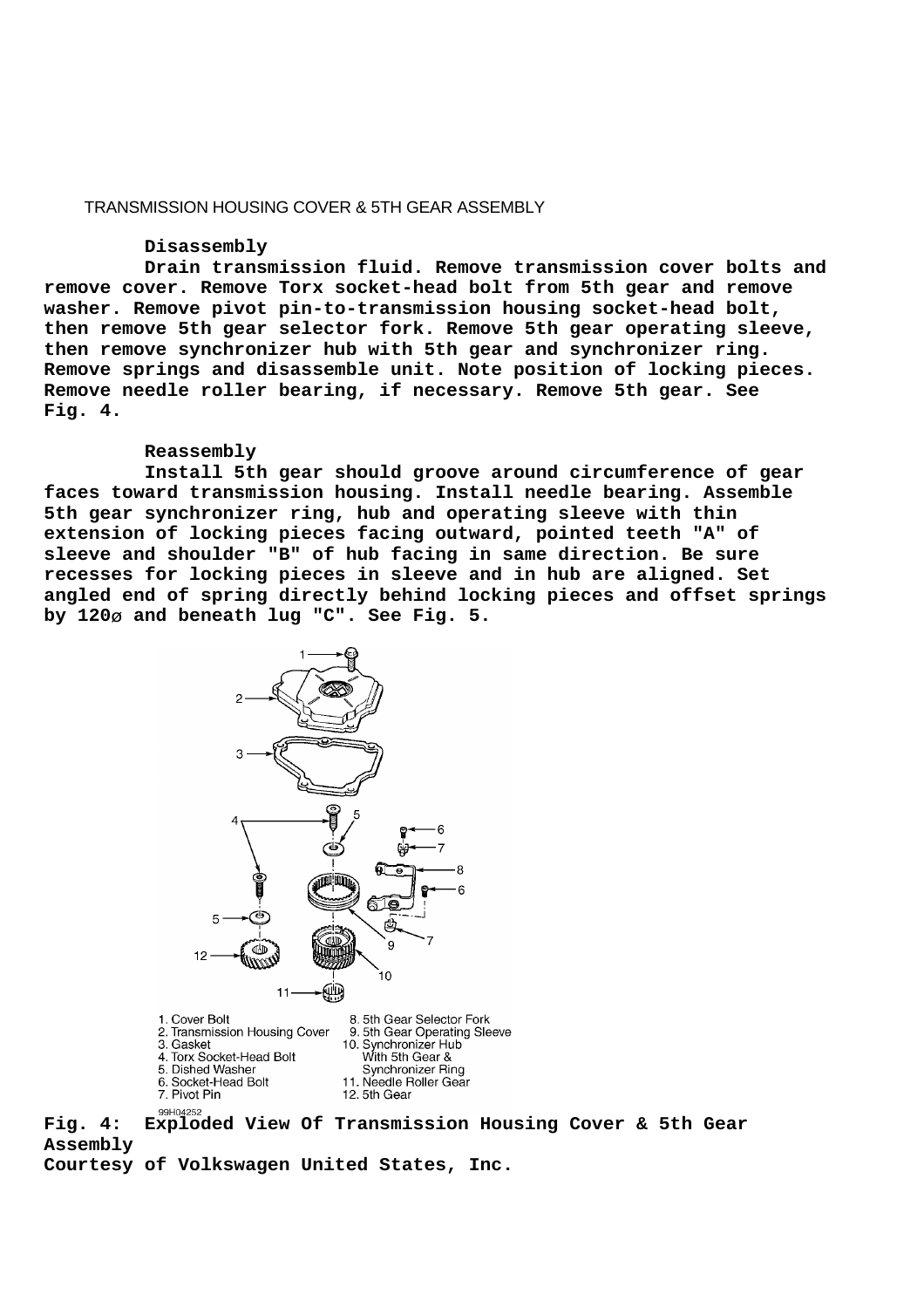

**Fig. 5: Assembled View Of 5th Gear Operating Sleeve & Synchronizer Hub**

**Courtesy of Volkswagen United States, Inc.**

TRANSMISSION HOUSING & SELECTOR MECHANISM

**NOTE: If transmission housing is replaced, adjust input shaft and differential.**

 **Disassembly & Reassembly**

 **Remove axle shaft from flange and tie axle up as high as possible. Watch for fluid drainage. Remove cone-head bolts retaining flange shaft. Remove flange, with spring. Remove Torx bolts holding reverse shaft support. Remove and discard "O" rings when shift linkage pivot pins are removed. See Fig. 6. Remove cover plate retaining bolt and remove cover plate. Remove bolts and remove transmission housing. Remove 2 retaining bolts and remove selector mechanism. Reverse disassembly procedure to reassemble.**

**MANUAL TRANS OVERHAUL - TYPE 02J Article Text (p. 5)**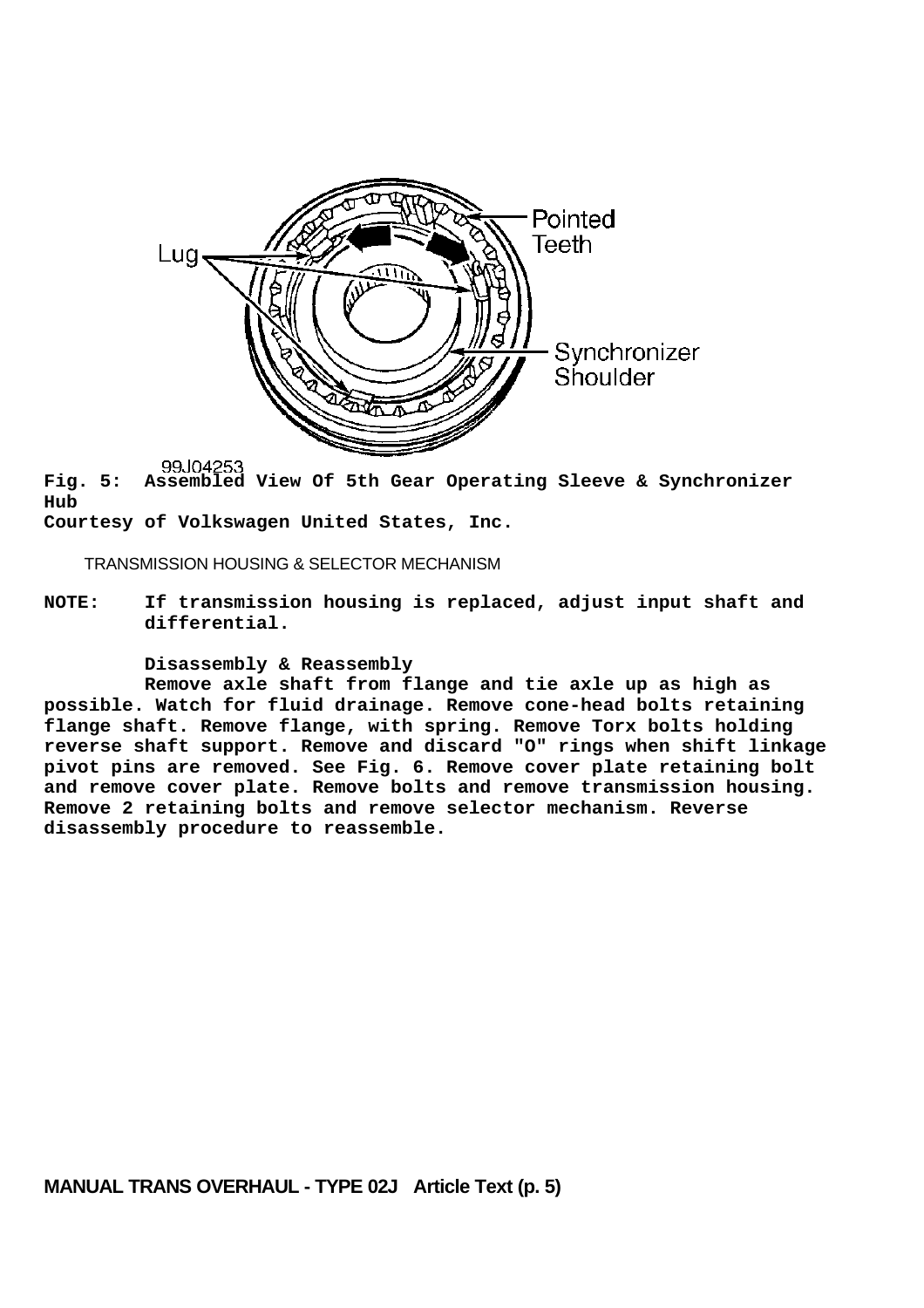

**Fig. 6: Exploded View of Transmission Housing & Selector Mechanism Courtesy of Volkswagen United States, Inc.**

 INPUT SHAFT, OUTPUT SHAFT, DIFFERENTIAL & SELECTOR FORKS  **ASSEMBLY**

 **Disassembly & Reassembly**

 **Remove cone-head bolts, remove flange shaft with spring and remove differential. If further disassembly of differential is needed, see DIFFERENTIAL under COMPONENT DISASSEMBLY & REASSEMBLY. Remove output shaft assembly nuts, remove assembly, then remove and discard 4 "O" rings from mounting studs on output shaft. Remove reverse shaft support. Remove reverse shaft assembly. For further disassembly of reverse shaft, see REVERSE SHAFT ASSEMBLY under COMPONENT DISASSEMBLY & REASSEMBLY. See Fig. 7. Remove selector mechanism and forks. If further disassembly of selector mechanism is needed, see SELECTOR MECHANISM under COMPONENT DISASSEMBLY & REASSEMBLY.**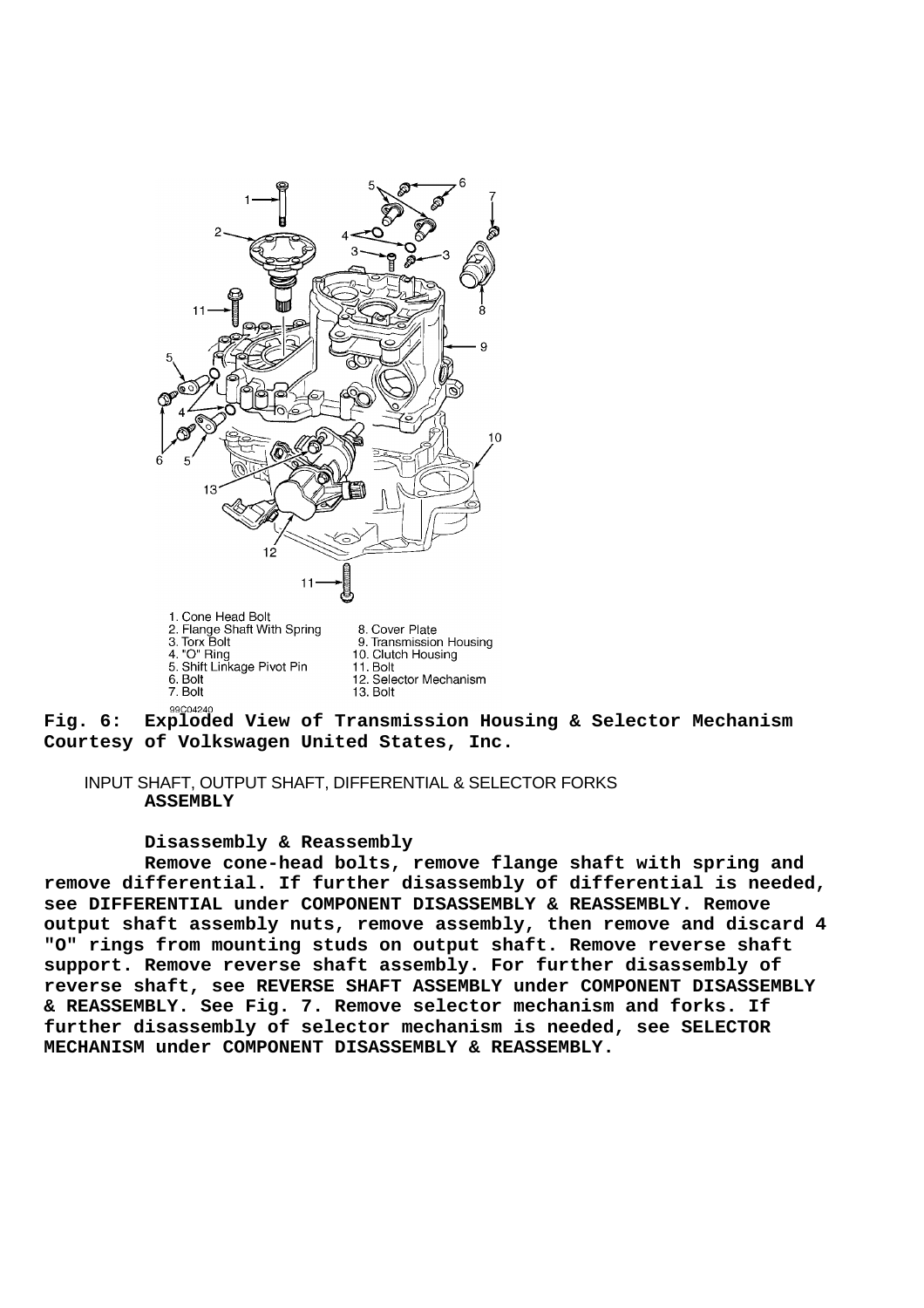

**Fig. 7: Exploded View Of Input Shaft, Output Shaft, Differential & Selector Forks Assemblies**

**Courtesy of Volkswagen United States, Inc.**

CLUTCH HOUSING

**NOTE: If transmission housing is replaced, adjust input shaft and differential.**

 **Disassembly & Reassembly**

 **1) Remove bolts and remove transmission housing. Do not remove 4 bolts for output shaft (mainshaft) bearing support. Use proper Driver (VW 295 and 447h) to remove needle bearing. Remove oil filler plug. Using Puller (Kukko 21/6 and 22/2), remove output shaft (mainshaft) outer bearing race and tapered roller bearing. See Fig. 8.**

**NOTE: If bearing assembly is replaced during assembly, adjust output shaft (mainshaft) preload.**

 **2) Remove shims for output shaft and for input shaft. With proper Driver (VW 407 and 477h), drive out input shaft outer bearing race and tapered roller bearing. Using Puller (Kukko 22/1 and 21/2), remove needle bearing.**

 **3) Remove both dowel sleeves. Pull out starter bushing. Remove clutch housing. Remove 3 bolts and remove guide sleeve with input shaft seal and "O" ring. Remove oil seal and sleeve from bottom**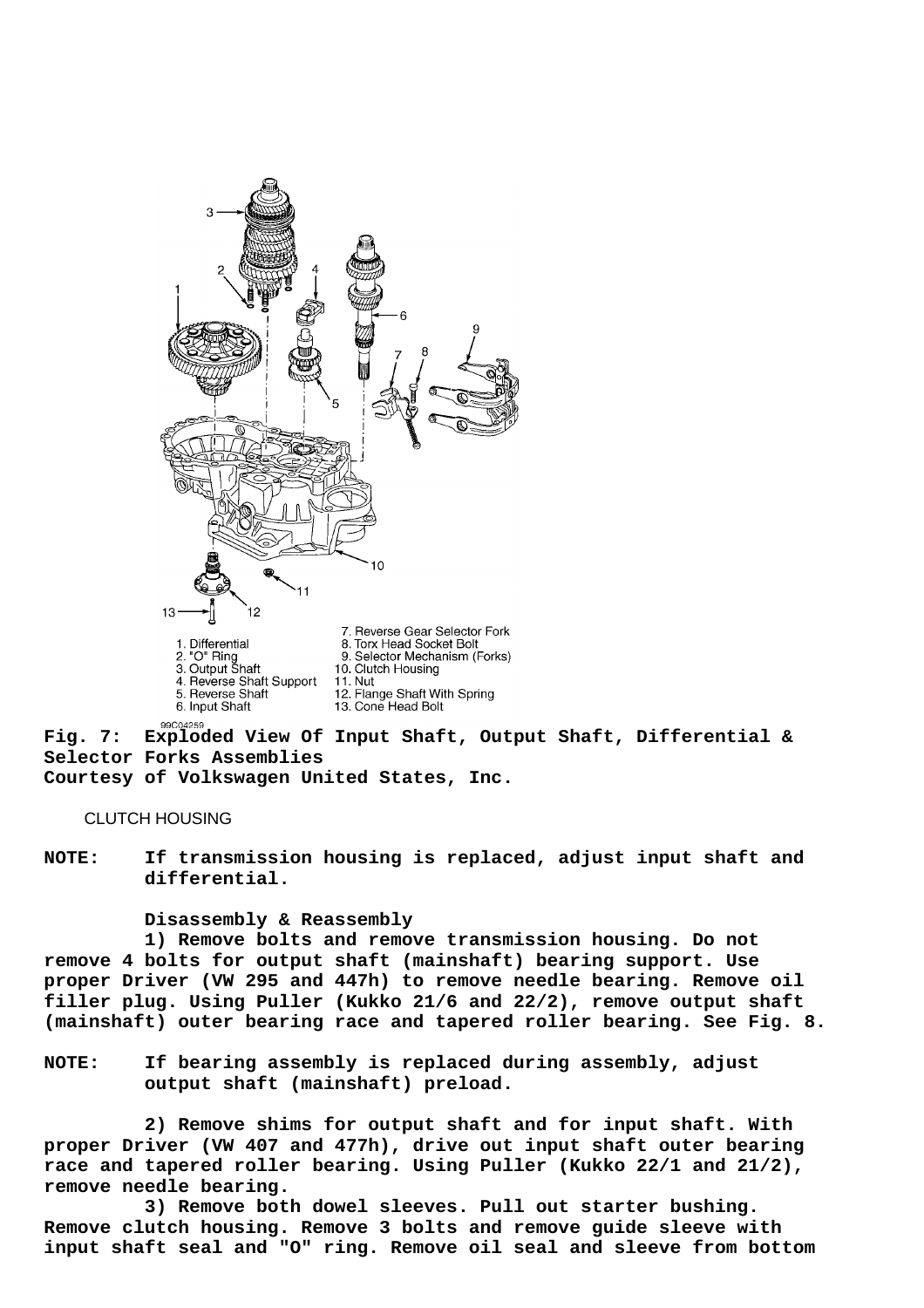**of clutch housing. Remove speedometer drive. Remove oil drain plug. Remove differential roller bearing and race.**

 **4) Remove magnet from clutch housing. Remove differential shim. Remove oil seal from transmission housing. Reverse disassembly procedure to reassemble.**



- 22. Oil Seal<br>23. Oil Seal
- 10. Dowel Sleeve 11. Starter Bushing
	-

**Fig. 8: Exploded View Of Transmission & Clutch Housing Assembly Courtesy of Volkswagen United States, Inc.**

### SELECTOR MECHANISM

99F04241

#### **Disassembly**

 **1) Remove selector shaft. Destroy plastic sleeve of ball sleeve and remove ball bearings, then use an Internal Extractor (Kukko 21/3) to remove ball sleeve. Gently pry oil seal out of selector mechanism cover, using care not to score mating surface of cover. Remove selector mechanism cover. Remove sleeve from backup light**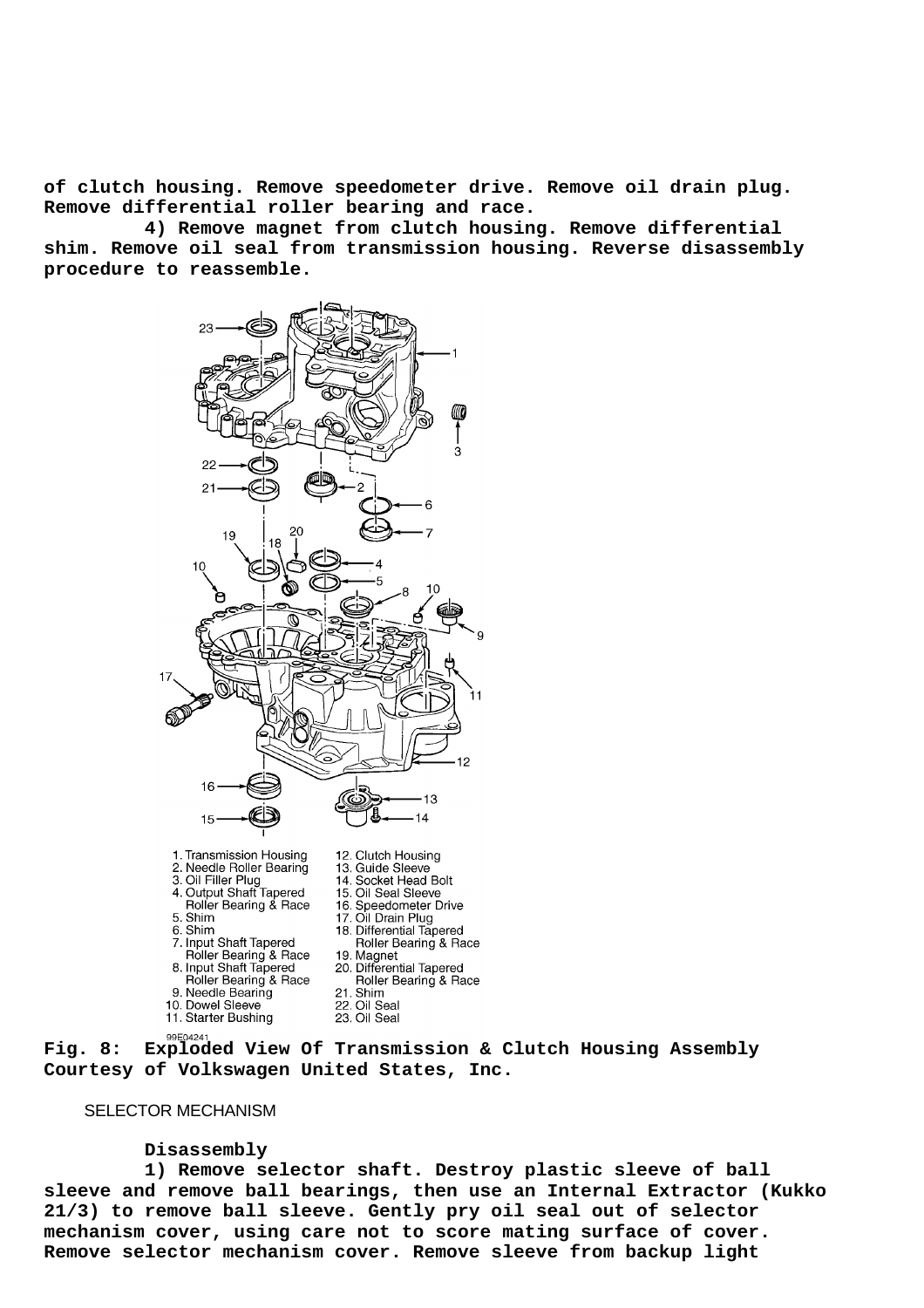**switch housing, then remove self-locking nut and remove backup light switch housing. See Fig. 9.**

 **2) Remove transmission breather cap and sleeve. Remove gear selector lever. Remove relay lever and nut. Remove selector actuating arm with axis pin. Remove "O" ring from actuating arm, then remove spacer. Remove bolt and end cover.**



**Fig. 9: Exploded View Of Selector Mechanism Courtesy of Volkswagen United States, Inc.**

### **Reassembly**

 **1) Assemble end cover with new locking bolt. Tighten to 30 ft. lbs. (40 N.m). Press spacer into relay lever. Pull new "O" ring onto actuating arm axis pin. Press bolt into actuating arm.**

 **2) Install actuating arm by positioning gear selector lever as shown. See Fig. 10. Install relay lever in guide rail of gear shift lever, position "A" (lubricate with MoS2 grease). Position actuating arm with flats, "B", of axis face mounting in proper position, since relay lever only fits in one position. Install balance weight on gear selector lever.**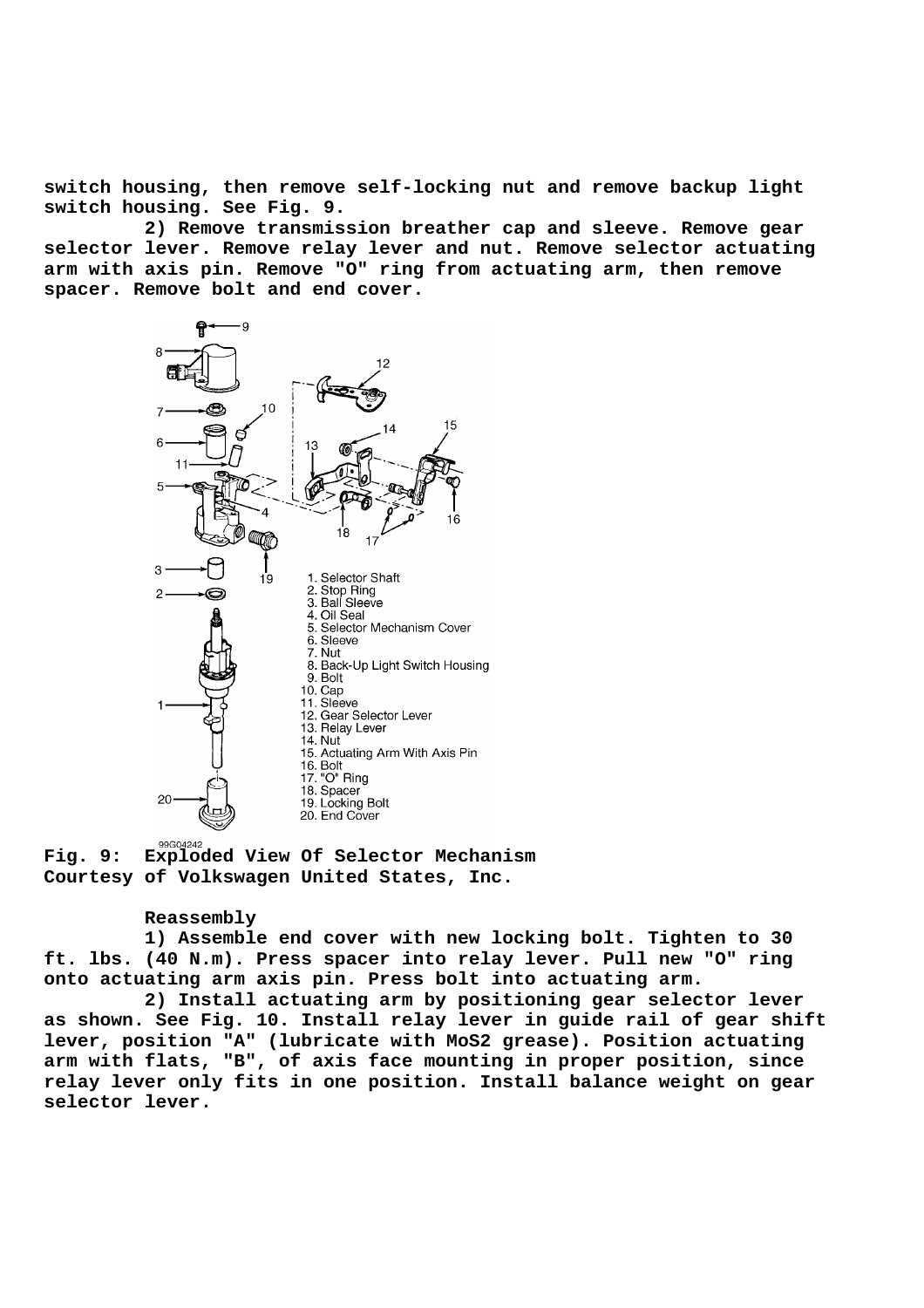

**Fig. 10: Installing Selector Lever, Relay Lever, Actuating Arm & Balance Weight**

**Courtesy of Volkswagen United States, Inc.**

INPUT SHAFT ASSEMBLY

#### **Disassembly**

 **1) Remove Torx socket-head bolt from input shaft end in transmission housing. Remove dished washer. Use a gear puller to remove 5th gear operating sleeve and synchronizer hub. Remove 5th gear synchronizer ring with cast locking pieces. Disassembly spring and locking pieces. With puller, remove 5th gear. Remove needle roller bearing and press off sleeve. See Fig. 11. Remove transmission housing from clutch housing.**

 **2) With suitable Drivers (VW 407 and 477h), remove tapered roller bearing outer race from end of input shaft. Using press and Drivers (VW 412, 422 and 401), press off tapered roller bearing inner race from input shaft. Remove thrust washer from end of input shaft. Press off tapered roller bearing inner race, along with 4th gear and sleeve. Press off 4th gear, with tapered bearing outer race and sleeve, using press and Drivers (VW 407, 421 and 401). Remove and discard snap ring. Press off 3rd gear, using suitable press and Drivers (VW 408a, 447h and 401).**

**MANUAL TRANS OVERHAUL - TYPE 02J Article Text (p. 10)**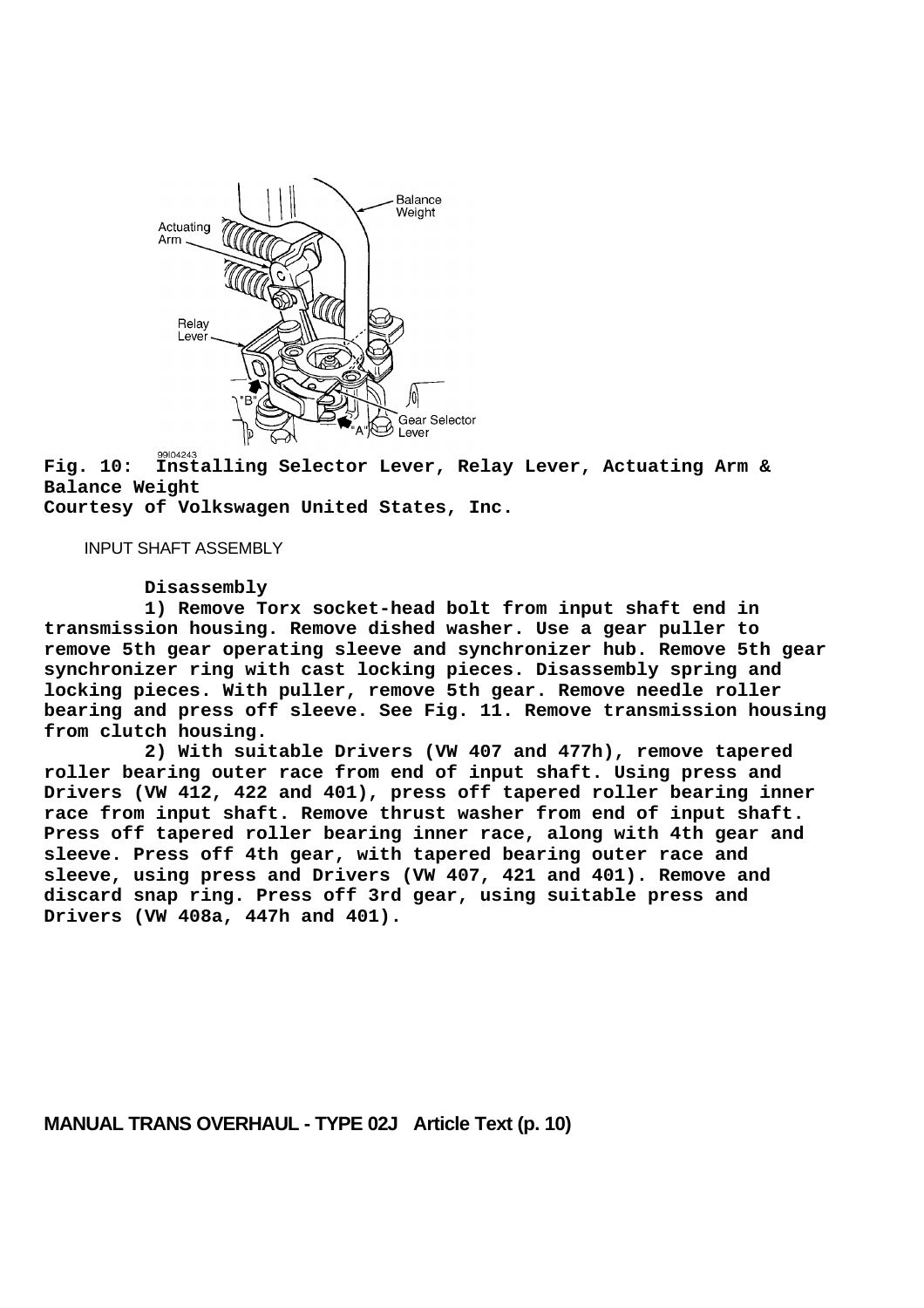

**Fig. 11: Exploded View Of Input Shaft Assembly Courtesy of Volkswagen United States, Inc.**

## **Reassembly**

 **1) Install shim into bottom of transmission housing and press in tapered roller bearing outer sleeve. Press on sleeve for needle bearing, using Drivers (VW 41-501 and 401). Install tapered roller bearing outer race into clutch housing, using drift. Install inner races into clutch housing, using suitable Drivers (VW 412, 422 and 401).**

 **2) Press 3rd gear onto input shaft, ensuring shoulder point toward 4th gear. Install new snap ring. Press on 4th gear. Press on tapered roller bearing inner race, install thrust washer and press on outer race. Install new shim into bottom of transmission housing, adjusting thickness as needed. See ADJUSTING INPUT SHAFT PRELOAD.**

 **3) Insert input shaft into clutch housing and position transmission housing in place, tighten retaining bolts. Press on needle roller bearing sleeve, 5th gear, synchronizer ring, and spring. Assemble 5th gear operating sleeve and synchronizer hub. Note proper location of locking pieces "B", in recesses "A" in operating sleeve. See Fig. 12. Install dished washer. Install Torx bolt into end of input shaft and tighten to 59 ft. lbs. (80 N.m).**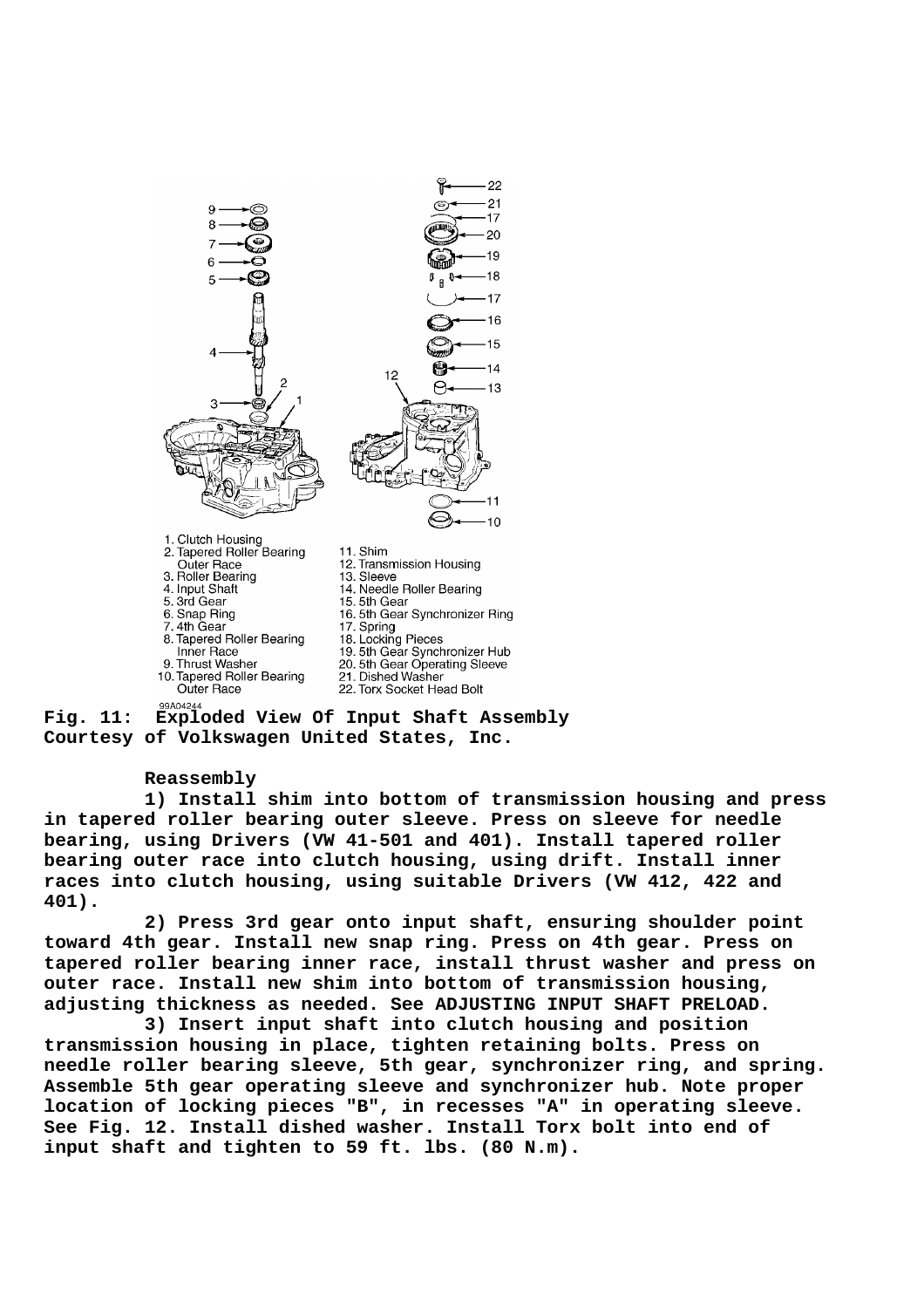

**Fig. 12: Assembling 5th Gear Synchronizer Hub & Locking Pieces Courtesy of Volkswagen United States, Inc.**

OUTPUT SHAFT

**NOTE: Output shaft is paired with final drive gear. Always replace these as a set. Perform adjustment following replacement.**

#### **Disassembly**

 **1) Position Separating Device (Kukko 17/2) under 2nd gear and press off 3rd and 4th gear synchronizer hub and operating sleeve, 2nd gear, 3rd gear and 4th gear with transmission housing needle roller bearing sleeve. Ensure device is supported so 1st and 2nd gear operating sleeve is not pulled off at same time. See Fig. 13.**

**MANUAL TRANS OVERHAUL - TYPE 02J Article Text (p. 12)**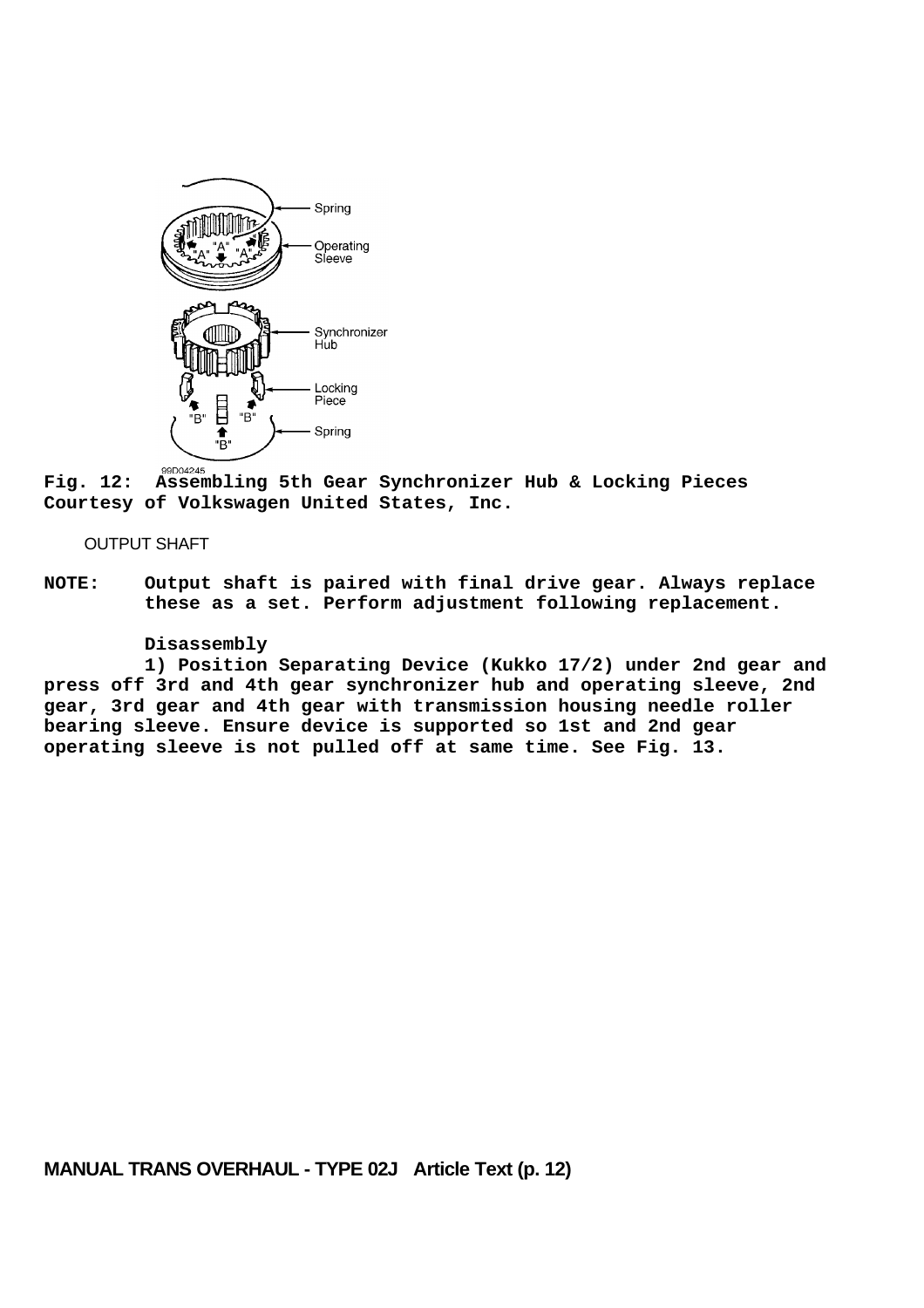

**Fig. 13: Exploded View Of Output Shaft (Mainshaft) Courtesy of Volkswagen United States, Inc.**

 **2) Use Puller (Kukko 21/6) to extract small tapered roller bearing outer race. Clamp output shaft in soft-jawed vise, with grip piece behind bearing rollers, and use Puller (VAG 1582 and 1582/5) to pull off small tapered roller bearing inner race. With 2-arm Puller (Kukko 20/10), remove operating sleeve with synchronizer hub. Remove and discard snap rings as components are removed.**

 **3) Use Puller (VAG 1582 and 1582/4) to remove large tapered roller bearing inner race, after mounting output shaft in soft-jawed vise and installing M20x10 bolt into output shaft bore.**

 **4) Disassemble 1st and 2nd gear operating sleeve and synchronizer hub by removing the springs and sliding operating sleeve from the synchronizer hub. Watch for locking pieces so they are not lost. See Fig. 14. Follow same procedure for disassembly 3rd and 4th gear operating sleeve and synchronizer hub.**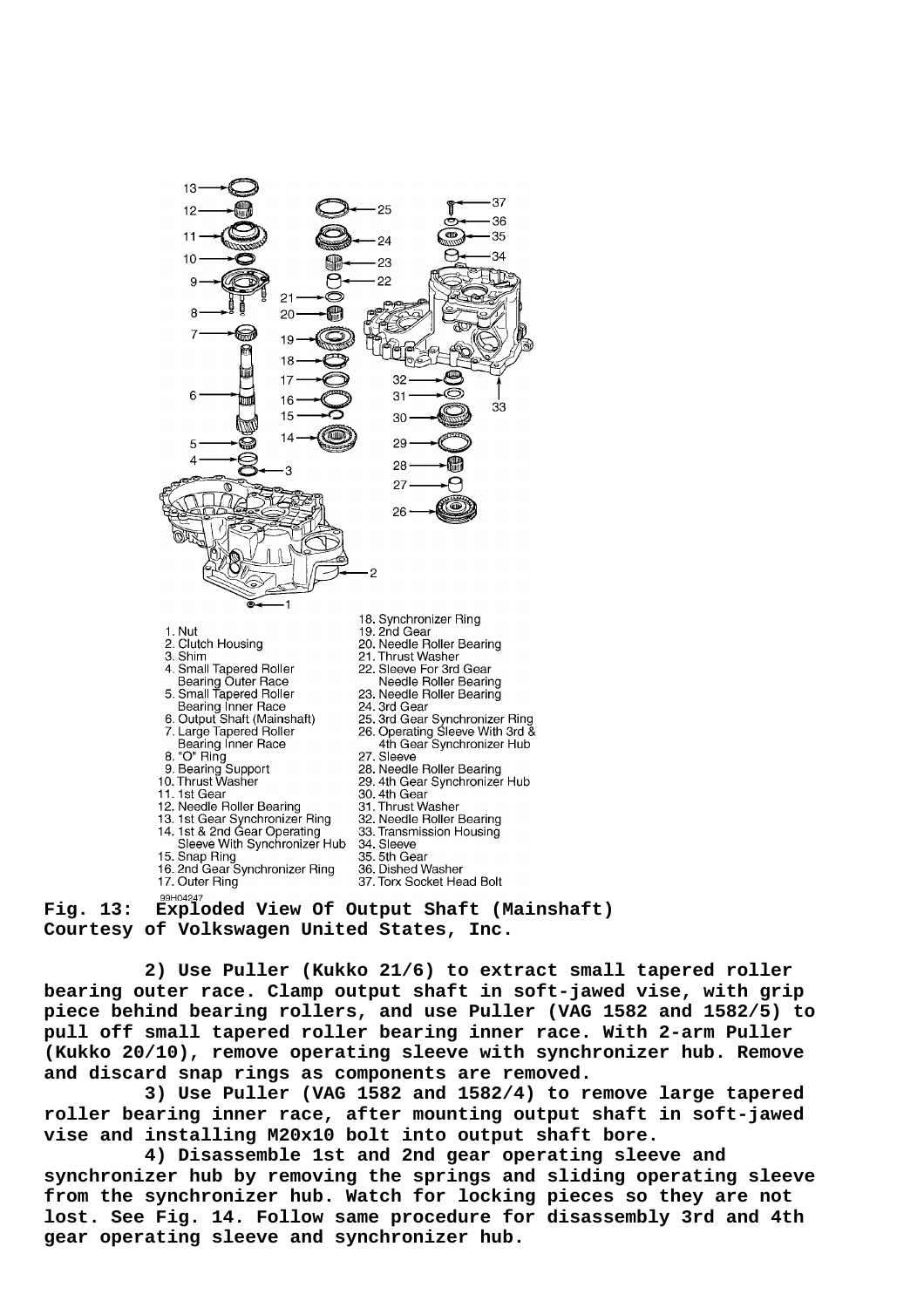**NOTE: Wide shoulder ("A") of synchronizer hub and outer splines ("B") of operating sleeve face opposite directions after assembly. Recesses for locking pieces on synchronizer hub and operating sleeve must align.**

### **Inspection**

 **Check synchronizer gear for wear by pressing ring onto gear come and measuring gap "a" with a feeler gauge. Normal dimension is . 04-.06" (1.0-1.7 mm) and acceptable wear limit is .02" (.5 mm). See Fig. 15. Check inner ring for wear by pressing ring onto 2nd gear cone and measuring gap "a" with feeler gauge. Normal dimension is .03-.05" (.75-1.25 mm). Wear limit is .01" (.3 mm). See Fig. 16.**



1. Spring<br>2. Operating Sleeve 3. Synchronizer Hub 4. Locking Pieces

**Fig. 14: Exploded View Of Operating Sleeve & Synchronizer Hub Courtesy of Volkswagen United States, Inc.**



99B04249 **Fig. 15: Checking Synchronizer Ring For Wear Courtesy of Volkswagen United States, Inc.**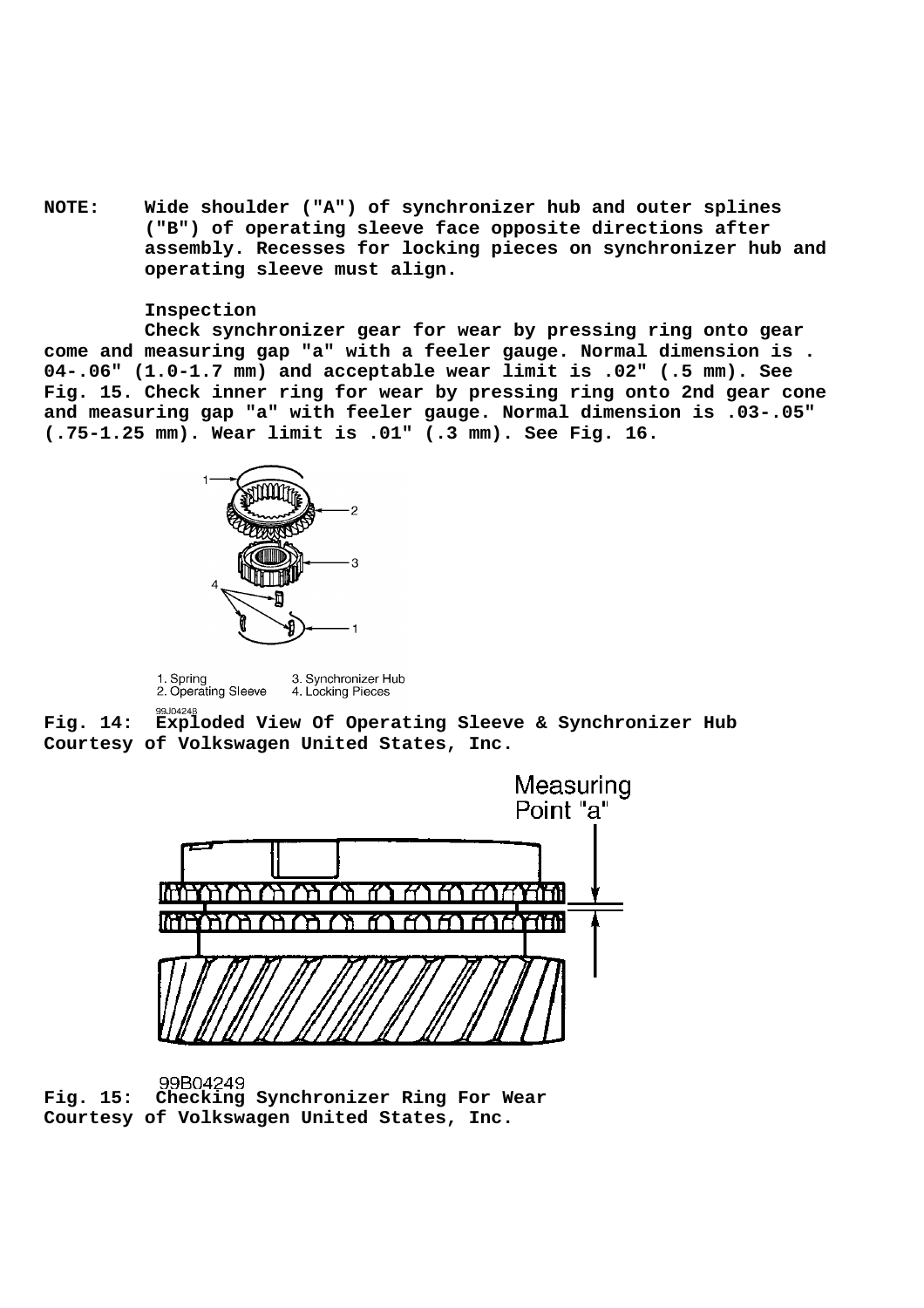

99D04250 **Fig. 16: Checking Inner Ring For Wear Courtesy of Volkswagen United States, Inc.**

### **Reassembly**

 **1) Press small tapered roller bearing outer race into clutch housing, using appropriate Press Tools (VW407 and 512). Press on large tapered roller bearing inner race, using Press Tool (VS 402, 409 and 519). Place 1st gear synchronizer ring on 1st gear, then press 1st and 2nd gear operating sleeve and synchronizer hub into place on output shaft, using appropriate Press Tools (VW 402, 412, 415A, 429 and 477h). Install outer 2nd gear ring with lugs facing toward 1st gear.**

- **NOTE: Operating sleeve splines of 1st and 2nd gear operating sleeve should point to splines for 3rd and 4th gear synchronizer hub. Wide shoulder of synchronizer hub faces toward 1st gear.**
- **NOTE: Identify 1st gear synchronizer ring by 3 teeth that are ground down half way and inside of ring have no recesses. The 2nd gear synchronizer ring may have 2 or 3 teeth ground down half way and inside of ring has 3 recesses.**

 **2) Install synchronizer ring (inner ring with lugs located in recesses of 2nd gear synchronizer ring. Install 2nd gear with higher shoulder facing 1st gear. Ensure recesses in shoulder align with lugs of outer ring. Using press (VW402, 545, 544 and 447h), press needle roller bearing sleeve for 3rd gear into position on output shaft.**

 **3) Ensure 3rd and 4th gear operating sleeve and synchronizer hub is properly assembled by pushing sleeve over hub with locking pieces in place and springs offset 120**ø**. Ensure angled end of spring is in hollow locking piece. Install 3rd and 4th gear operating sleeve and synchronizer hub so chamfer of inner splined areas is toward 4th gear. Press into position using Press Tools (VW402, 412, 447h, and 519).**

 **4) Press 4th gear needle roller being onto output shaft using appropriate Press Tools (VW 402, 412, 454 and 447h), then press on sleeve for output shaft needle roller bearing with Press Tools (VW 402, 412, 447h and 41-501). Press on small tapered roller bearing inner race with Press Tools (VW 402, 412 and 32-111).**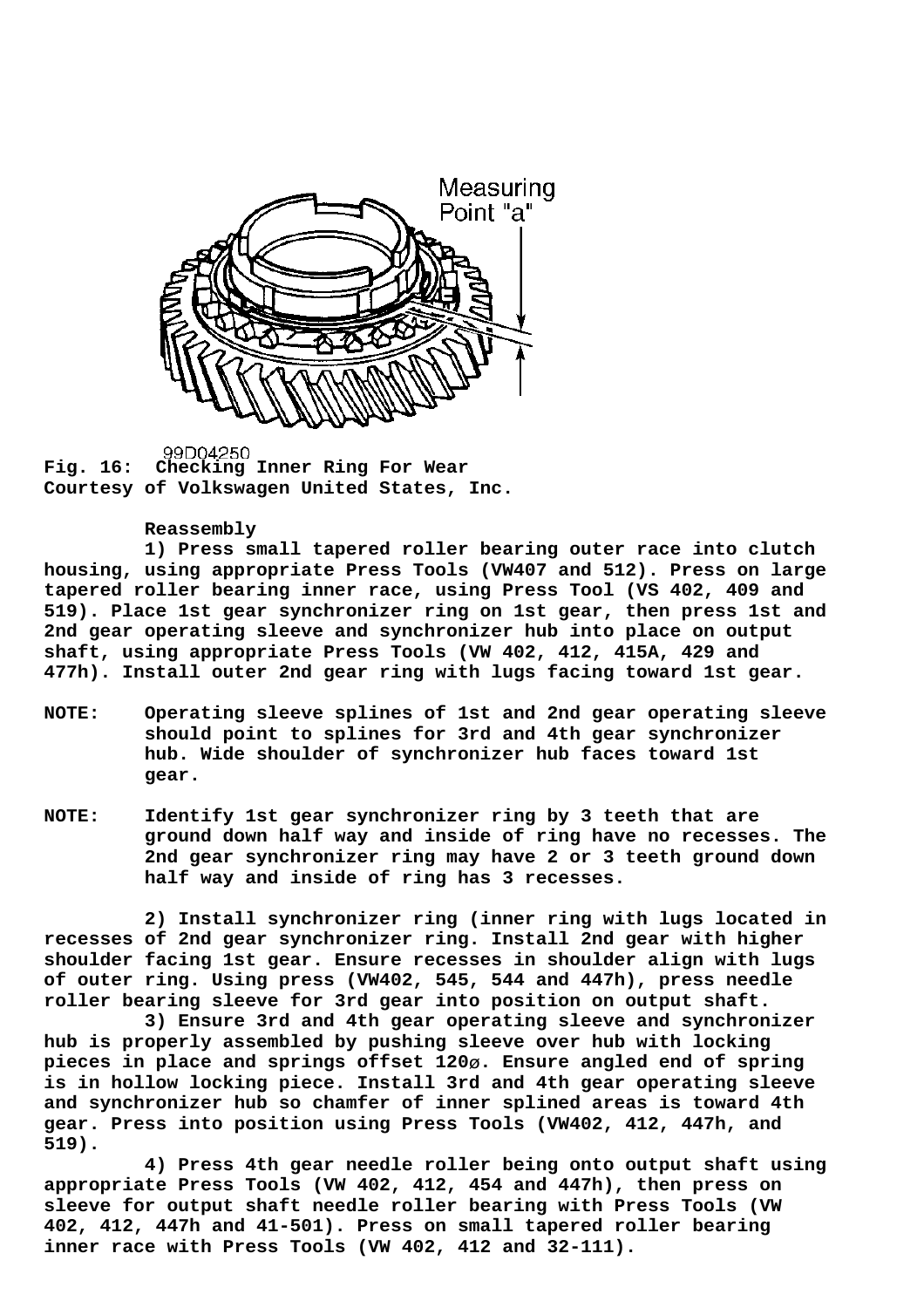### REVERSE SHAFT ASSEMBLY

#### **Disassembly**

 **Remove reverse shaft. See GEAR ASSEMBLY. Remove reverse shaft support and reverse shaft. Press needle roller bearing out of reverse shaft support. Remove snap ring and remove reverse sliding gear. Remove reverse gear. Press needle roller bearing out of clutch housing. See Fig. 17.**

#### **Reassembly**

 **Press new needle roller bearings into clutch housing and into reverse shaft support. Ensure new snap ring is installed, with snap ring shoulder facing reverse gear.**



1. Clutch Housing<br>2. Needle Roller Bearing<br>3. Reverse Gear 5. Reverse Sliding Gear 6. Reverse Shaft<br>7. Needle Roller Bearing 4. Snap Ring 8. Reverse Shaft Support

99F04251

**Fig. 17: Exploded View Of Reverse Shaft Assembly Courtesy of Volkswagen United States, Inc.**

DIFFERENTIAL ASSEMBLY

#### **Disassembly**

 **1) Remove cone-head bolts retaining flange shaft in transmission housing. Remove flange shaft with springs, thrust washers, tapered rings and snap rings. Remove one-piece thrust washer. Remove differential side gear and threaded piece. Drive differential pinion shaft out of side gear. Repeat for side gear on clutch housing**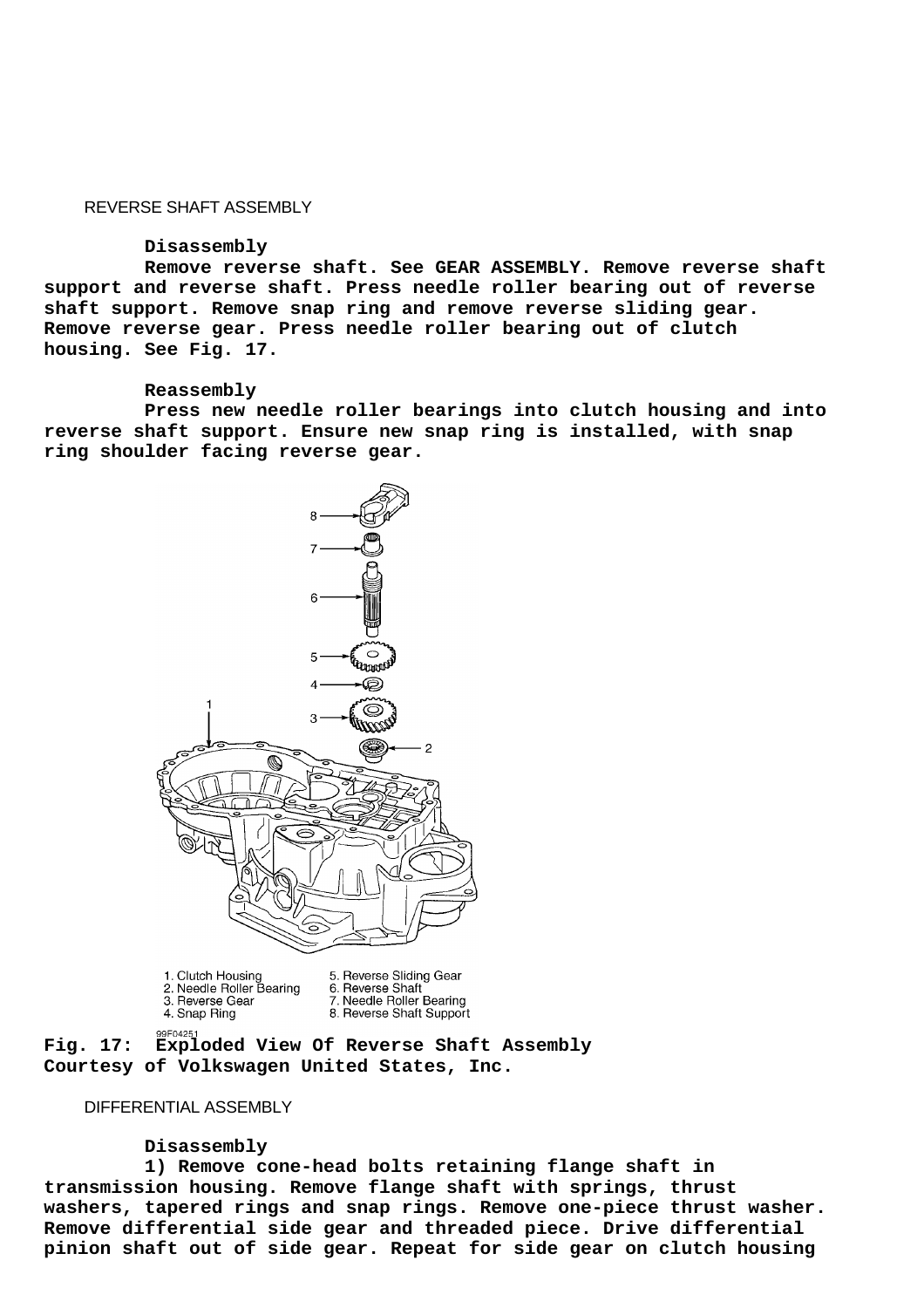#### **side. See Fig. 18.**

 **2) Remove retaining bolts and separate clutch housing from transmission housing. Remove retaining bolts and remove differential cage, note positions of plates under retaining nuts.**

**NOTE: Final drive gear is production-riveted and must be replaced with output shaft, if either requires replacement.**

 **3) Remove adjusting shim for differential from transmission housing. Use puller to extract tapered roller bearing outer race and inner race. Remove differential housing. Remove speedometer drive gear. Pull off lower tapered roller bearing inner race then drive tapered roller bearing outer race out of clutch housing. Remove oil seal sleeve. Remove oil seal.**



**Courtesy of Volkswagen United States, Inc.**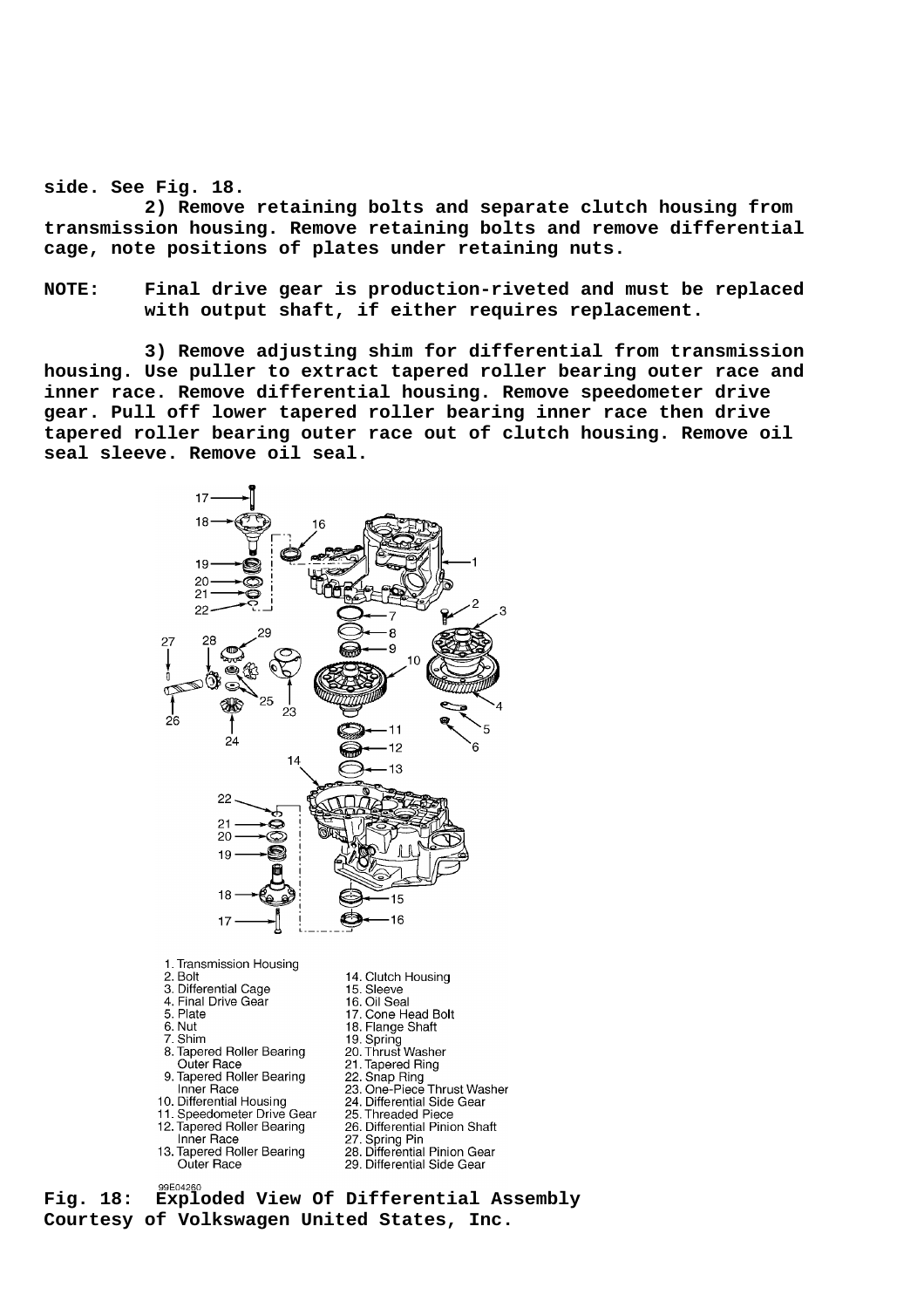### **Reassembly**

 **1) Position sleeve, then drive in new oil seal. Press in new lower tapered roller bearing inner and outer races. Install speedometer drive gear and install differential housing. When installing final drive gear, ensure circular groove faces toward bolton side of differential. Heat final drive gear to about 212**ø**F (100**ø**C) to install. Press in upper tapered roller bearing races. Select shim for differential. See ADJUSTING DIFFERENTIAL PRELOAD.**

 **2) Install differential cage and install plates, nuts and bolts. Install transmission housing and clutch housing and install retaining bolts. Install side gears in reverse of removal procedure. Install flange shafts. See Fig. 18.**

## ADJUSTING INPUT SHAFT PRELOAD

**NOTE: It is only necessary to readjust input shaft when transmission housing, clutch housing, input shaft, 4th gear or tapered roller bearing has been replaced.**

 **1) Press tapered roller bearing outer race (without shim) into transmission housing to its stop. Install input shaft into clutch housing. Install transmission housing. Tighten housing bolts to 18 ft. lbs. (25 N.m), plus 90 degrees.**

 **2) Mount dial indicator and Holder (VW 353, 387 and 385-17) to clutch housing for small tapered roller bearing or to transmission housing for large tapered roller bearing. See Fig. 19. Rotate input shaft several times in both directions to seat roller bearing. Set dial indicator to "0" with .04" (1 mm) preload. Press input shaft toward dial indicator. Read and record clearance indicated. Select appropriate size shim. See INPUT SHAFT SHIM SELECTION CHART.**

 **3) Remove input shaft and press tapered roller bearing outer race from housing. Press shim and roller bearing race into position. Reassemble housing. Tighten housing bolts to 18 ft. lbs. (25 N.m), plus 90 degrees.**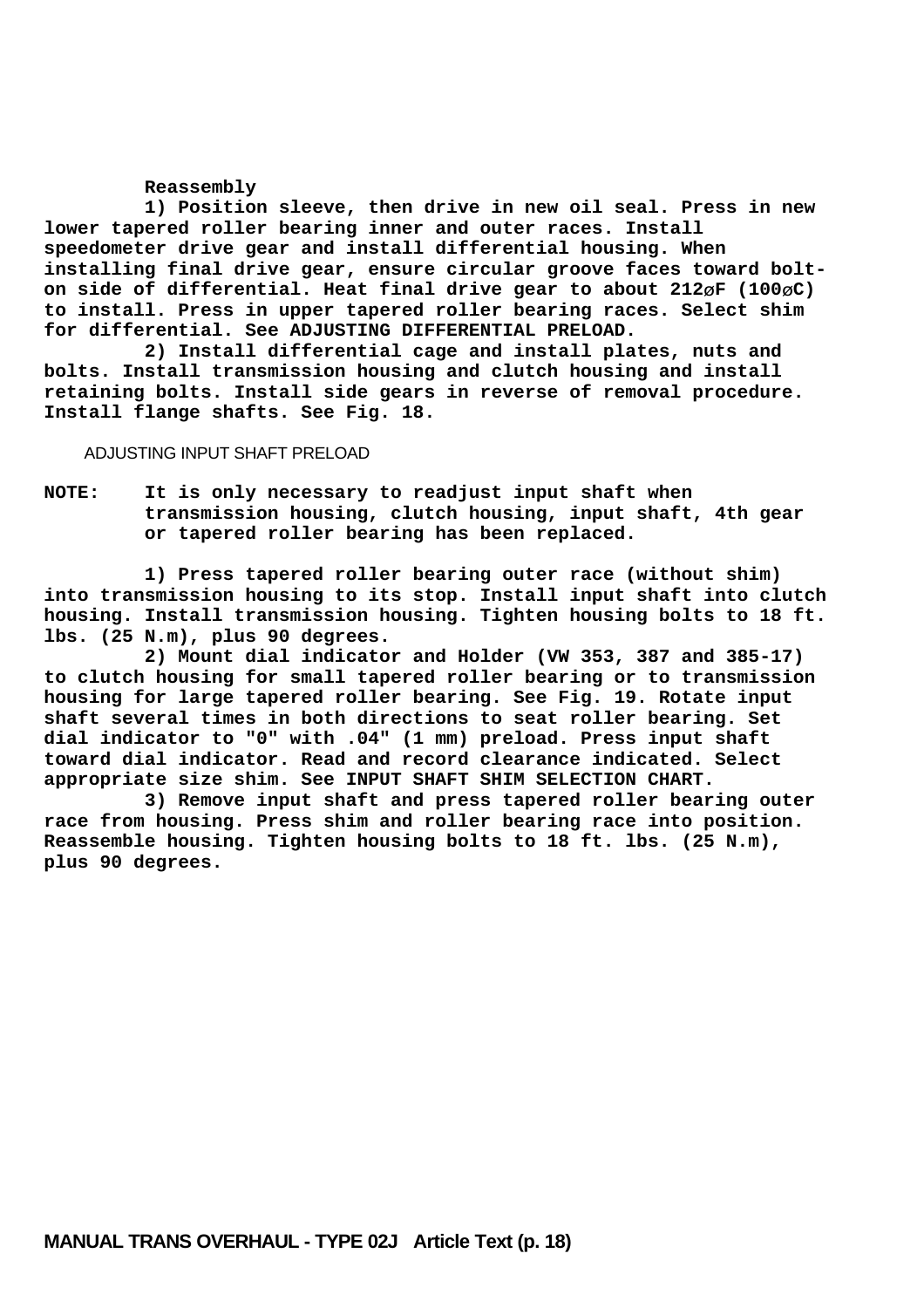

**Fig. 19: Positioning Dial Indicator Assembly To Measure Input Shaft Clearance**

**Courtesy of Volkswagen United States, Inc.**

 **4) Mount holder and dial indicator in clutch housing after separating the housings. Rotate input shaft several times in both directions to seat tapered roller bearing. Press input shaft toward dial indicator and check dial indicator. Bearing play should be .0004- .0035 in. (.01-.09 mm). If not, repeat adjustment**

## **INPUT SHAFT SHIM SELECTION CHART**

| Measured Clearance In. (mm) |   | $Shim Size - In. (mm)$ |   | Part No.   |
|-----------------------------|---|------------------------|---|------------|
|                             |   |                        |   |            |
| $.026-.028$ (.671-.699)     | . | $.026$ (.650)          | . | 02A311140  |
| $.028-.029$ (.700-.724)     | . | $.027$ (.675)          | . | 02A311140A |
| $.029-.030$ (.725-.749)     | . | $.028$ (.700)          | . | 02A311140B |
| $.030-.031$ (.750-.774)     | . | $.029$ (.725)          | . | 02A311140C |
| $.031-.0315$ (.775-.799)    | . | $.030$ (.750)          | . | 02A311140D |
| $.0315-.032$ (.800-.824)    | . | $.031$ $(.775)$        | . | 02A311140E |
| $.032-.033$ (.825-.849)     | . | $.031$ $(.800)$        | . | 02A311140F |
| $.033-.034$ (.850-.874)     | . | $.032$ $(.825)$        | . | 02A311140G |
| $.034-.035$ (.875-.899)     | . | $.033$ (.850)          | . | 02A311140H |
| $.035-.036$ (.900-.924)     | . | $.034$ (.875)          | . | 02A311140J |
| $.036-.037$ (.925-.949)     | . | $.035$ (.900)          | . | 02A311140K |
| $.037-.038$ (.950-.974)     | . | $.036$ (.925)          | . | 02A311140L |
| $.038-.039$ (.975-.999)     | . | $.037$ (.950)          | . | 02A311140M |
| $.039-.040$ $(1.000-1.024)$ | . | $.038$ (.975)          | . | 02A311140N |
| $.040-.041$ $(1.025-1.049)$ | . | .039(1.000)            | . | 02A311140P |
| $.041-.042$ $(1.050-1.074)$ | . | .040(1.025)            | . | 02A311140Q |
| $.042-.043$ (1.075-1.099)   | . | .041(1.050)            | . | 02A311140R |
| $.043-.044$ (100-1.124)     | . | $.042$ $(1.075)$       | . | 02A311140S |
| $.044-.045$ (1.125-1.149)   | . | .043(1.100)            | . | 02A311140T |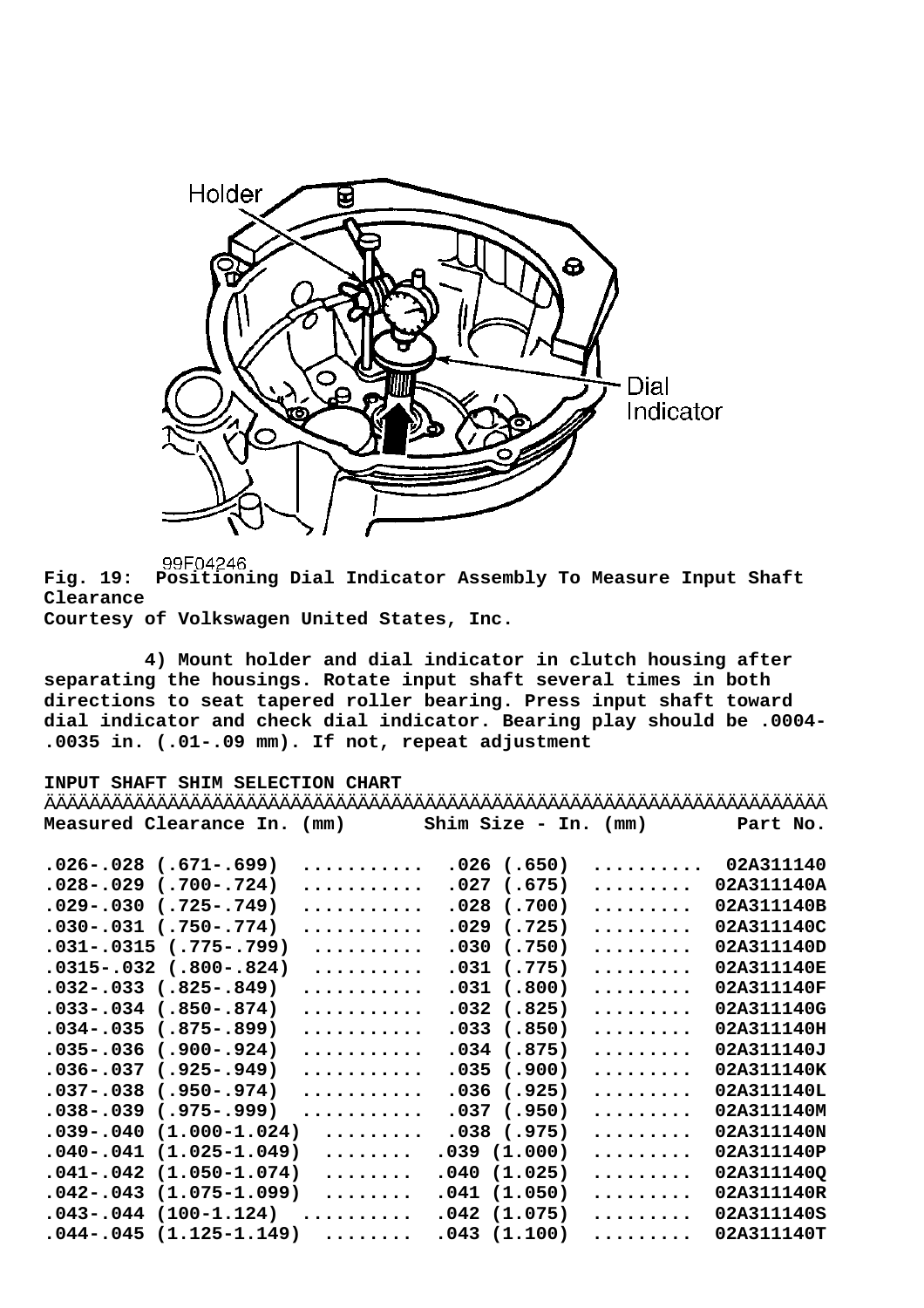## **.045-.046 (1.150-1.174) ........ .044 (1.125) ........ 02A311140AA .046-.047 (1.175-1.199) ........ .045 (1.150) ........ 02A311140AB** ÄÄÄÄÄÄÄÄÄÄÄÄÄÄÄÄÄÄÄÄÄÄÄÄÄÄÄÄÄÄÄÄÄÄÄÄÄÄÄÄÄÄÄÄÄÄÄÄÄÄÄÄÄÄÄÄÄÄÄÄÄÄÄÄÄÄÄÄÄÄ

## ADJUSTING OUTPUT SHAFT PRELOAD

 **1) Press small tapered roller bearing outer race and .026" (. 65 mm) thick shim into clutch housing. Insert output shaft and tighten bearing support bolts to 18 ft. lbs. (25 N.m), plus 90 degrees. Mount dial indicator on end of output shaft, with proper Mount Device (VW 385/17, 387 and 3114/2). Set dial indicator to "0" with .04" (1 mm) preload.**

 **2) Move output shaft up and down and note dial indicator reading. To determine specified bearing preload, add constant preload figure to reading obtained on dial indicator, plus the thickness of the shim installed for this adjustment. See OUTPUT SHAFT SHIM BEARING PRELOAD table.**

 **3) Remove equipment, remove output shaft, pull out small tapered roller bearing outer race. Install selected shim and reassemble. Adjustment shims are available in sizes from .0255-.055" (.65-1.40 mm) in .002" (.05 mm) increments.**

### **OUTPUT SHAFT SHIM BEARING PRELOAD**

ÄÄÄÄÄÄÄÄÄÄÄÄÄÄÄÄÄÄÄÄÄÄÄÄÄÄÄÄÄÄÄÄÄÄÄÄÄÄÄÄÄÄÄÄÄÄÄÄÄÄÄÄÄÄÄÄÄÄÄÄÄÄÄÄÄÄÄÄÄÄ **Application/Item Specification In. (mm)**

| Preload Constant (1000) (1000) (1000) (1000) (1000) (1000) (1000) (1000) (1000) (1000) (1000) (1000) (1000) (1 |  |
|----------------------------------------------------------------------------------------------------------------|--|
|                                                                                                                |  |
|                                                                                                                |  |

### ADJUSTING DIFFERENTIAL PRELOAD

 **1) Press tapered roller bearing outer race into clutch housing. Press tapered roller bearing outer race, without shim, into transmission housing. Mount differential in clutch housing, install transmission housing and tighten bolts to 18 ft. lbs. (25 N.m). Mount dial indicator on end of differential, with proper Mounting Device (VW 385/17 and 387). Set dial indicator to "0" with .04" (1 mm) preload.**

 **2) Move differential up and down and note dial indicator reading. To determine specified bearing preload, add constant preload figure to reading obtained on dial indicator. See DIFFERENTIAL BEARING PRELOAD table.**

 **3) Remove equipment. Remove transmission housing and pull out tapered roller bearing outer race. Install selected shim. Drive outer race into transmission housing. Complete reassembly of components. Adjustment shims are available in sizes from .0255-.055" (.65-1.40 mm) in .002" (.05 mm) increments.**

#### **DIFFERENTIAL BEARING PRELOAD**

ÄÄÄÄÄÄÄÄÄÄÄÄÄÄÄÄÄÄÄÄÄÄÄÄÄÄÄÄÄÄÄÄÄÄÄÄÄÄÄÄÄÄÄÄÄÄÄÄÄÄÄÄÄÄÄÄÄÄÄÄÄÄÄÄÄÄÄÄÄÄ Application/Item **Specification In.** (mm)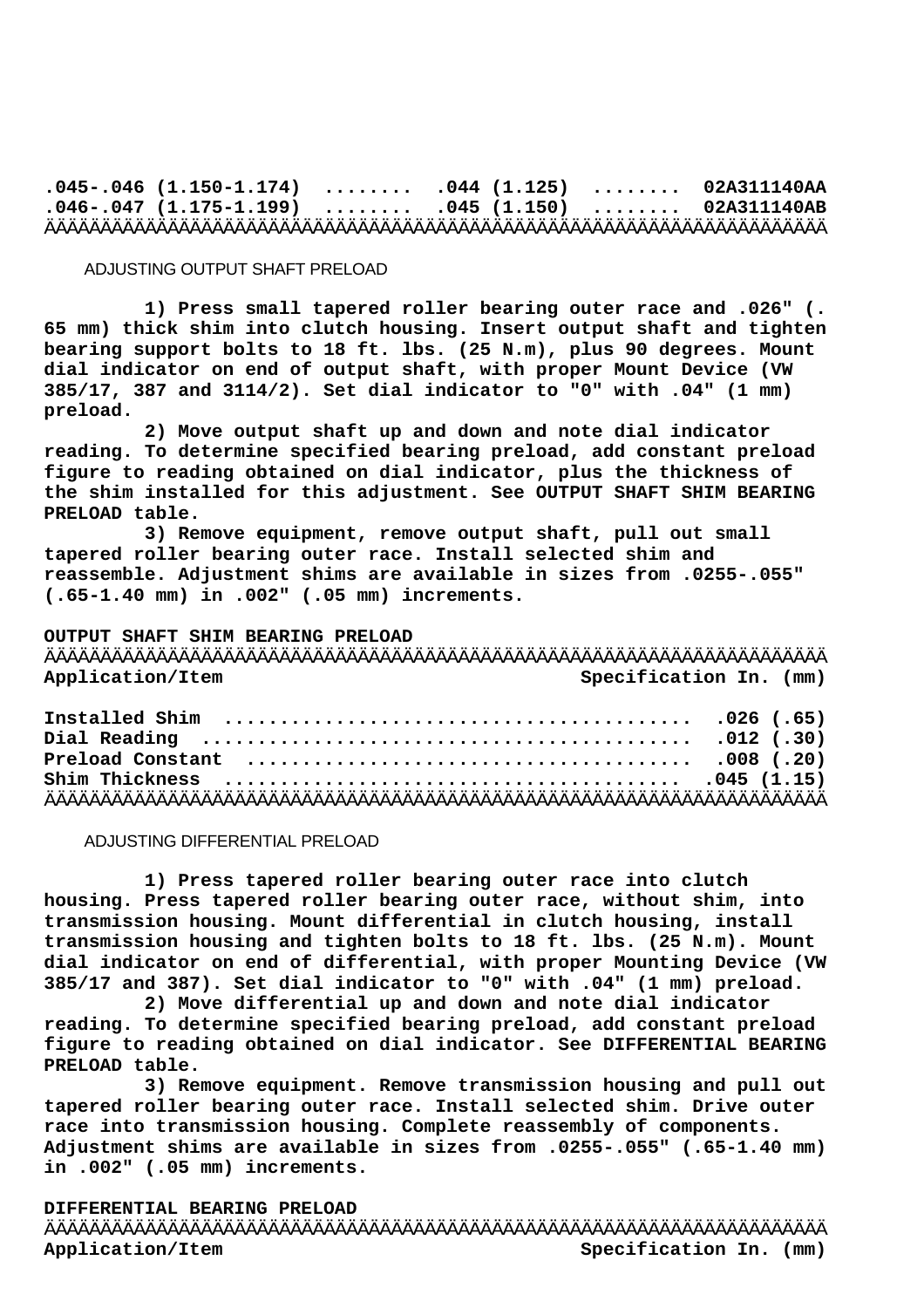### **TRANSAXLE REASSEMBLY**

 **1) Install differential. Install input shaft, output shaft and reverse shaft, using new "O" rings on output shaft studs. Install and tighten nuts for output shaft bearing support.**

 **2) Clean any remaining thread locking compound from reverse shaft support threads. Install reverse gear selector mechanism. Install selector forks with rails. See Fig. 3. Install M8x100 mm stud into reverse shaft support so shaft will be aligned after installing transmission housing. Align selector rails with selector segments positioned in grooves on operating sleeves. Install transmission housing.**

 **3) Install reverse shaft support bolts by inserting bolt "a", removing M8x100 mm stud, then inserting and hand-tightening bolt "b". Tighten both bolts to 22 ft. lbs. (30 N.m). See Fig. 20.**



99104257 **Fig. 20: Installing Reverse Shaft Support Bolts Courtesy of Volkswagen United States, Inc.**

 **4) Align selector mechanism with screwdriver and install pivot pin for selector forks. Install selector shaft by first placing selector rails in Neutral position. Set locating lug "1" in recess in transmission housing. Position selector shaft so selector finger "2" is inserted in selector rails. See Fig. 21.**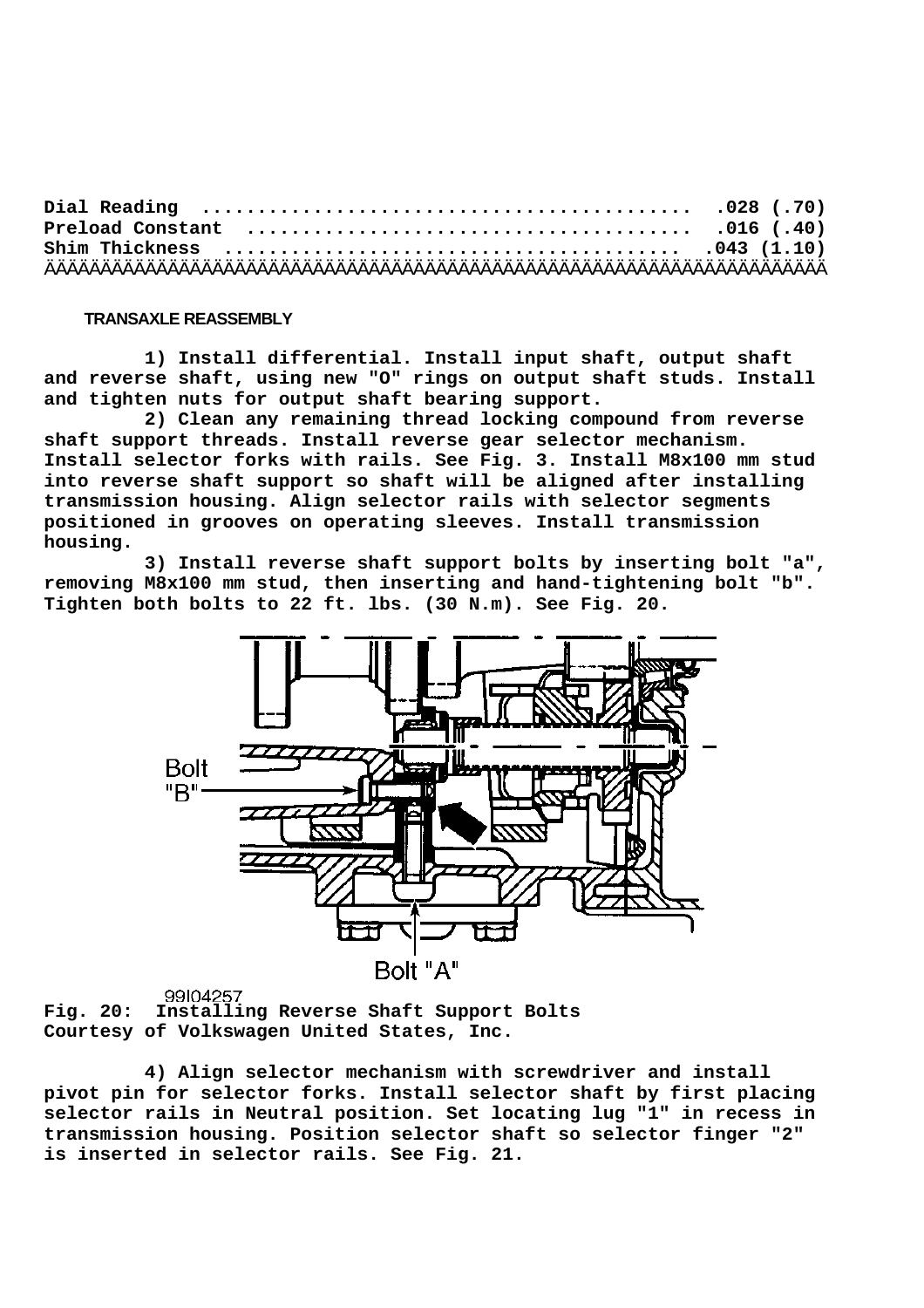

**Fig. 21: Installing Selector Shaft Courtesy of Volkswagen United States, Inc.**

 **5) Install 5th gear so groove around circumference faces toward transmission housing. Use suitable driver to seat 5th gear. Assemble 5th gear synchronizer hub and operating sleeve. Install assembly with pointed teeth of operating sleeve and high shoulder of synchronizer hub facing transmission housing. Drive on 5th gear synchronizer hub assembly. Install washers, then hand-tighten bolts for synchronizer hub and 5th gear.**

 **6) Engage 2 gears and tighten 5th gear synchronizer hub and gear retaining bolts. Install 5th gear selector fork. Engage 5th gear. Loosen bolt "1". Press operating sleeve and selector fork jaws in direction of arrows, then retighten bolt to 18 ft. lbs. (25 N.m). Clearance must be less than .008" (.2 mm) between operating sleeve and gear. Disengage 5th gear so operating sleeve is in Neutral position. Synchronizer ring must move freely. Check selection of all gears. If okay, install transmission housing cover.**

 **7) Install flange shafts with springs, thrust washers and tapered rings. Install release clutch release bearing guide sleeve. Install clutch release lever and bearing.**

## **TORQUE SPECIFICATIONS**

# **TORQUE SPECIFICATIONS** ÄÄÄÄÄÄÄÄÄÄÄÄÄÄÄÄÄÄÄÄÄÄÄÄÄÄÄÄÄÄÄÄÄÄÄÄÄÄÄÄÄÄÄÄÄÄÄÄÄÄÄÄÄÄÄÄÄÄÄÄÄÄÄÄÄÄÄÄÄÄ **Application Ft. Lbs. (N.m)**

|                                      | 59 (80) |
|--------------------------------------|---------|
| 5th Gear Selector Fork Bolts         | 18 (25) |
| Axle Shaft Heat Shield Bolts         | 24 (33) |
| Axle Shaft-to-Flange Shaft Bolts     | 30(40)  |
| Final Drive Retaining Nuts           | 52 (70) |
|                                      | 18 (25) |
|                                      | 59 (80) |
|                                      | 18 (25) |
|                                      | 18 (25) |
| Output Shaft Retaining Nuts (1)      | 18 (25) |
|                                      | 18 (25) |
| Reverse Gear Selector Fork Torx Bolt | 18 (25) |
| Reverse Shaft Support Bolts          | 22(30)  |
| Selector Mechanism Locking Bolt      | 30(40)  |
|                                      |         |